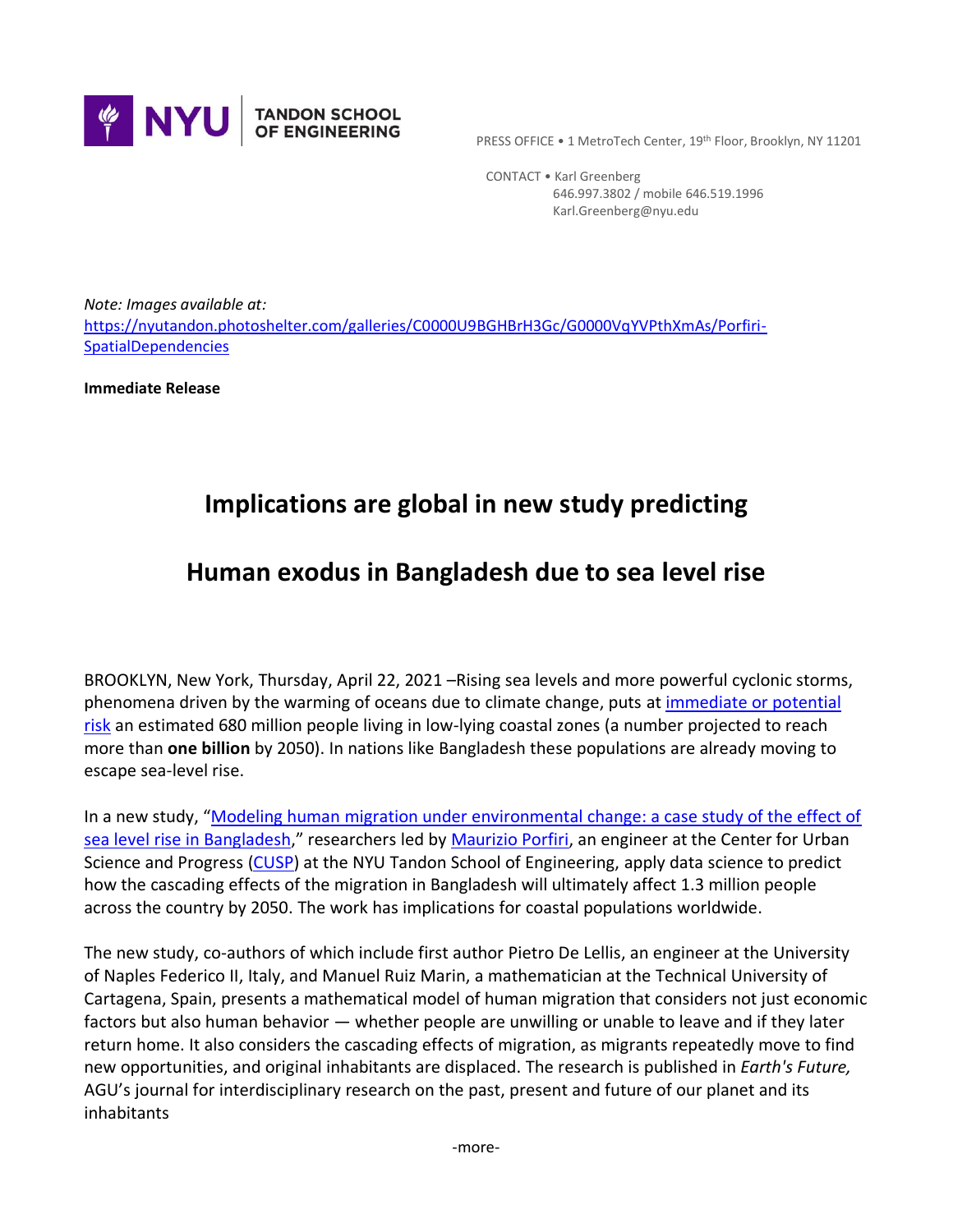"We are not only looking at a snapshot, but we are trying to reconstruct the trajectory of the migration and looking at its evolution," said Porfiri, who is also an Institute Professor of mechanical and aerospace, biomedical, and civil and urban engineering at NYU Tandon.

According to the new model, the districts in the south along the Bay of Bengal will be the first to be impacted by sea-level rise, causing a migration that will ripple across the country and affect all 64 districts. Some migrants will likely be rejected by the existing residents—or displace them—triggering further migrations. While the population of the capital, Dhaka, initially will surge, the results suggest that movement away from the inundated capital region will ultimately cause its population to shrink.

Bangladesh is especially susceptible to sea-level rise because it is a low-lying country crisscrossed with rivers, and already experiences frequent flooding during the summer monsoon season. Its coastline on the Bay of Bengal measures about 580 kilometers (360 miles), with a large portion consumed by the Ganges river delta. An estimated [41 percent of its 163 million people live at elevations lower than 10](https://doi.org/10.1371/journal.pone.0118571)  [meters](https://doi.org/10.1371/journal.pone.0118571) (about 32 feet).

The work follows upon a 2020 [study](https://engineering.nyu.edu/news/novel-method-measuring-spatial-dependencies-makes-small-data-act-big) by Porfiri and Ruiz Marin that examined population migrations in Bangladesh due to sea level rise as a way to verify an approach to detect spatial associations from small datasets, through the use of specific principles of information theory.

The authors emphasize that the new model can be used to study migration in response to any environmental disturbance that causes unrest, such as droughts, earthquakes or wildfires. Additionally, it is relatively simple and can make reliable predictions based on little data.

An [earlier migration model](https://iopscience.iop.org/article/10.1088/1748-9326/aac4d4) using the same data predicted that the central region of Bangladesh, including its capital, Dhaka, would receive the greatest number of migrants. The new study agrees, but finds that the ripple effects from that migration will ultimately cause people to leave the capital, leading to a population decline.

Porfiri explained that the team's approach to mathematical modeling for reliably predicting environmental migration in Bangladesh can be applied anywhere.

"Droughts, desertification, floods, earthquakes, and wildfire threaten livelihood worldwide; from wealthy to developing economies, every country is vulnerable to environmental change," he said. "Mathematical models can assist in providing reliable predictions of environmental migration, which are critical for devising effective policy initiatives and improving our preparedness for future migration patterns."

De Lellis added that the outputs from the model can help governments plan and prepare for the impacts of environmental disturbances by allocating resources to the most hard-hit regions and ensuring that cities are adequately equipped to deal with the influx of environmental migrants.

"Mathematical modeling is the only way we have to ground our future decisions," said De Lellis. "Migration has lots of sources—[environmental disasters,] political tensions—but in the end, we need to use science to provide useful tools for decision-makers."